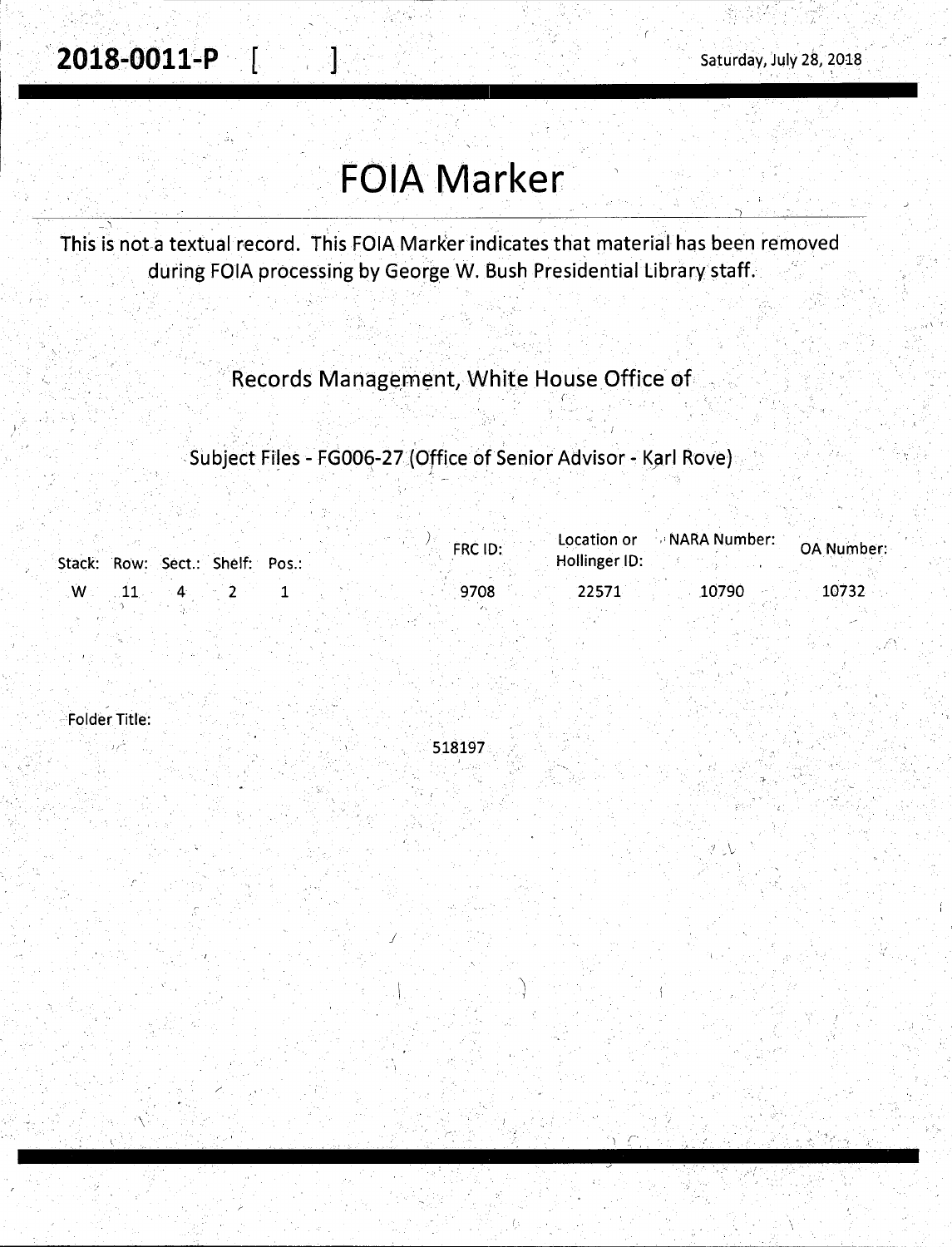## **Kithdrawn/Redacted Material** *Withdrawn/Redacted Material* The George W. Bush Library

| <b>DOCUMENT</b><br>NO.                     | <b>FORM</b>                                                                           | <b>SUBJECT/TITLE</b>                                                                                                                                                                                                                                                                                                                                                                                                                                                                        | <b>PAGES</b>                                                                                                                                                                                                                                                                                                                                                                                                                                                                                                                                                                                  | <b>RESTRICTION(S)</b><br><b>DATE</b> |
|--------------------------------------------|---------------------------------------------------------------------------------------|---------------------------------------------------------------------------------------------------------------------------------------------------------------------------------------------------------------------------------------------------------------------------------------------------------------------------------------------------------------------------------------------------------------------------------------------------------------------------------------------|-----------------------------------------------------------------------------------------------------------------------------------------------------------------------------------------------------------------------------------------------------------------------------------------------------------------------------------------------------------------------------------------------------------------------------------------------------------------------------------------------------------------------------------------------------------------------------------------------|--------------------------------------|
| 001                                        | Email                                                                                 | fcfnnn041002 Inside: John Nowacki's Commentary<br>[page 3] - To: [Distribution List] - From: Tim Goeglein                                                                                                                                                                                                                                                                                                                                                                                   |                                                                                                                                                                                                                                                                                                                                                                                                                                                                                                                                                                                               | $04/10/2002$ P6/b6;                  |
|                                            |                                                                                       |                                                                                                                                                                                                                                                                                                                                                                                                                                                                                             |                                                                                                                                                                                                                                                                                                                                                                                                                                                                                                                                                                                               |                                      |
|                                            |                                                                                       |                                                                                                                                                                                                                                                                                                                                                                                                                                                                                             |                                                                                                                                                                                                                                                                                                                                                                                                                                                                                                                                                                                               |                                      |
|                                            |                                                                                       |                                                                                                                                                                                                                                                                                                                                                                                                                                                                                             |                                                                                                                                                                                                                                                                                                                                                                                                                                                                                                                                                                                               |                                      |
|                                            |                                                                                       |                                                                                                                                                                                                                                                                                                                                                                                                                                                                                             |                                                                                                                                                                                                                                                                                                                                                                                                                                                                                                                                                                                               |                                      |
|                                            |                                                                                       |                                                                                                                                                                                                                                                                                                                                                                                                                                                                                             |                                                                                                                                                                                                                                                                                                                                                                                                                                                                                                                                                                                               |                                      |
| <b>COLLECTION TITLE:</b><br><b>SERIES:</b> | Records Management, White House Office of                                             |                                                                                                                                                                                                                                                                                                                                                                                                                                                                                             |                                                                                                                                                                                                                                                                                                                                                                                                                                                                                                                                                                                               |                                      |
| <b>FOLDER TITLE:</b><br>518197             |                                                                                       | Subject Files - FG006-27 (Office of Senior Advisor - Karl Rove)                                                                                                                                                                                                                                                                                                                                                                                                                             |                                                                                                                                                                                                                                                                                                                                                                                                                                                                                                                                                                                               |                                      |
| FRC ID:<br>9708                            |                                                                                       |                                                                                                                                                                                                                                                                                                                                                                                                                                                                                             |                                                                                                                                                                                                                                                                                                                                                                                                                                                                                                                                                                                               |                                      |
|                                            | Presidential Records Act - [44 U.S.C. 2204(a)]                                        | <b>RESTRICTION CODES</b>                                                                                                                                                                                                                                                                                                                                                                                                                                                                    | Freedom of Information Act - [5 U.S.C. 552(b)]                                                                                                                                                                                                                                                                                                                                                                                                                                                                                                                                                |                                      |
| $\cdot$ ).                                 | financial information $[(a)(4)$ of the PRA.<br>personal privacy $[(a)(6)$ of the PRA] | P1 National Security Classified Information [(a)(1) of the PRA]<br>P2 Relating to the appointment to Federal office [(a)(2) of the PRA]<br>P3 Release would violate a Federal statute ((a)(3) of the PRA)<br>P4 Release would disclose trade secrets or confidential commercial or<br>P5 Release would disclose confidential advice between the President<br>and his advisors, or between such advisors [a](5) of the PRA]<br>P6 Release would constitute a clearly unwarranted invasion of | b(1) National security classified information [(b)(1) of the FOIA]<br>b(2) Release would disclose internal personnel rules and practices of<br>an agency $[(b)(2)$ of the FOIA]<br>b(3) Release would violate a Federal statute [(b)(3) of the FOIA]<br>b(4) Release would disclose trade secrets or confidential or financial<br>information $[(b)(4)$ of the FOIA.<br>b(6) Release would constitute a clearly unwarranted invasion of<br>personal privacy $[(b)(6)$ of the FOIA]<br>b(7) Release would disclose information compiled for law enforcement<br>purposes $[(b)(7)$ of the FOIA] |                                      |

PRM. Personal record misfile defined in accordance with 44 U.S.C.  $2201(3)$ .

#### Deed of Gift Restrictions

- A. Closed by Executive Order 13526 governing access to national security information.
- B. Closed by statute or by the agency which originated the document. C. Closed in accordance with restrictions contained in donor's deed
- of gift.
- b(8) Release would disclose information concerning the regulation of financial institutions  $[(b)(8)$  of the FOIA]
- b(9) Release would disclose geological or geophysical information concerning wells  $[(b)(9)$  of the FOIA]

Records Not Subject to FOIA

Court Sealed - The document is withheld under a court seal and is not subject to the Freedom of Information Act.

(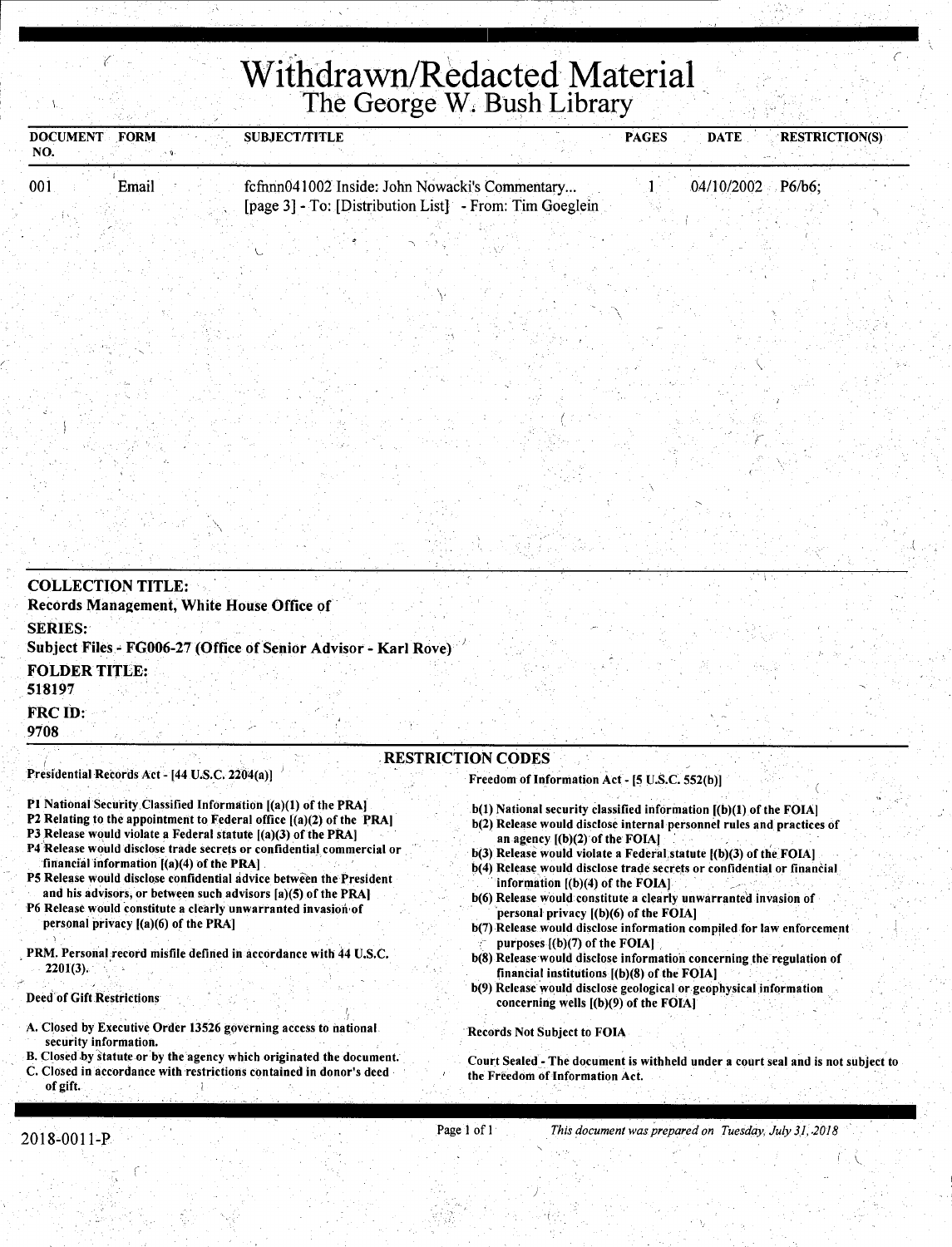### **THE WHITE HOUSE**  WASHINGTON.

 $\frac{3}{2}$ 

ng Salawan

 $518197$  $F6006 - 27$ 

#### FACSIMILE TRANSMITTAL SHEET

| TO:<br>Paul Gigot                        | FRÖM:<br>Karl Rove                  |
|------------------------------------------|-------------------------------------|
| COMPANY:<br>WS'                          | DATE:<br>04/16/02                   |
| <b>FAX NUMBER:</b><br>$(917) 510 - 2880$ | TOTAL NO. OF PAGES INCLUDING COVER: |
| PHONE NUMBER:<br>$(917) 510 - 2821$      | SENDER'S REFERENCE NUMBER:          |
| RE:                                      | YOUR REFERENCE NUMBER:              |

 $\Box$  URGENT  $\Box$  FOR REVIEW  $\Box$  PLEASE COMMENT  $\Box$  PLEASE REPLY  $\Box$  PLEASE RECYCLE

NOTES/COMMENTS:

ÿ.

 $\tilde{\bm{s}}$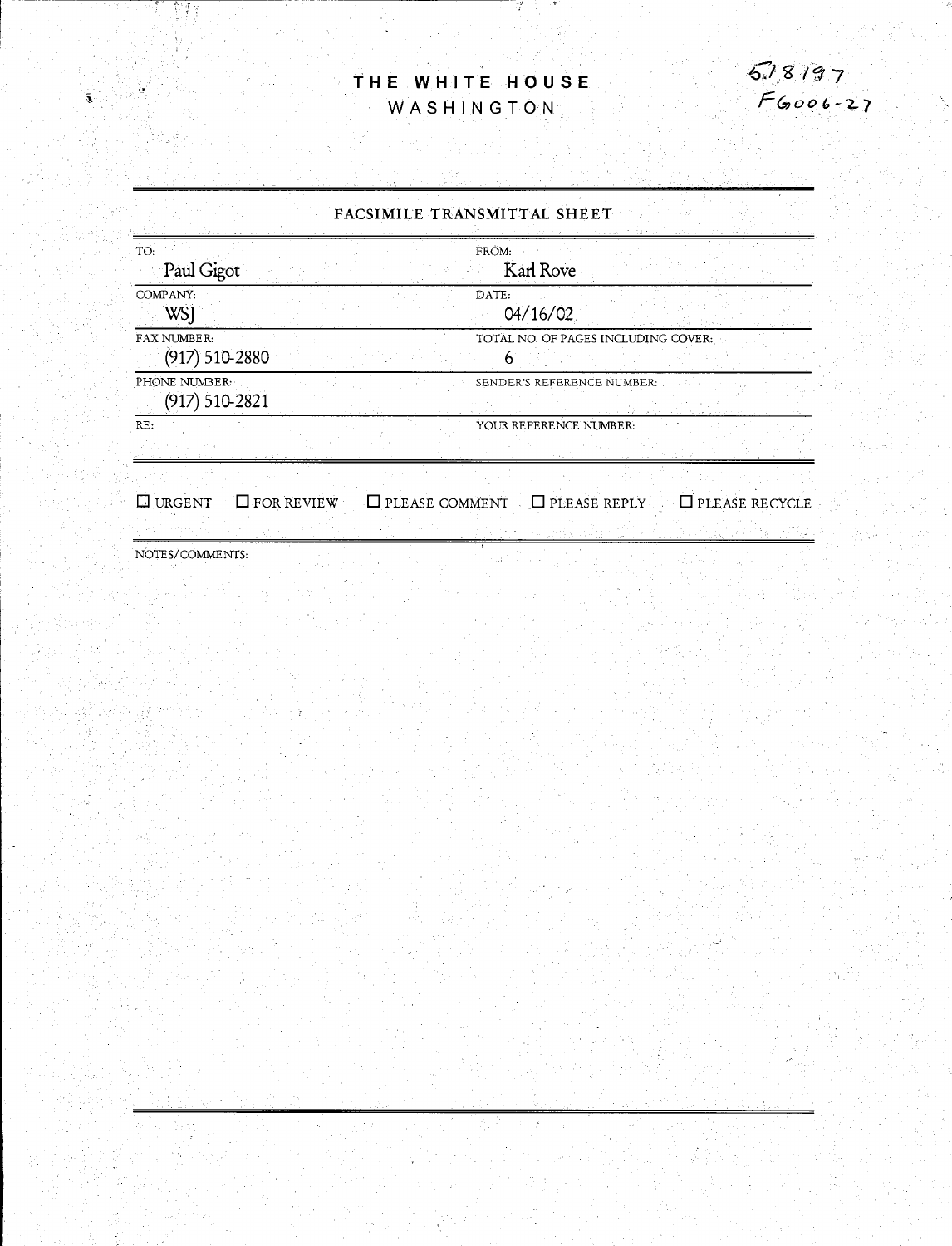Only 7 of 29 circuit nominees have been confirmed, and only one this year. Only 3 of the 11 original May 9, 2001, nominees have received hearings. Roger Gregory is the orily circuit judge from a state with two Republican Senators who has been confirmed **thus far.** "See Mary when the structure is the seed of the property factory in the world for

 $\mathcal{I} = \{ \mathcal{I}_1, \mathcal{I}_2, \ldots, \mathcal{I}_n \}$  . The set of  $\mathcal{I}_1$  is the set of  $\mathcal{I}_2$ 

|                                       | DC -<br><b>Total</b> | <b>Split</b><br>Rep.<br>Dem. |
|---------------------------------------|----------------------|------------------------------|
| <b>Confirmed Circuit Nominees</b>     |                      |                              |
| Pending Nominees (No hearing)         |                      |                              |
| Pending Nominees (Has had<br>hearing) |                      |                              |

Over half the pending nominees (no hearing) are from states with Republican Senators or the DC Circuit (no Senator), even though just over a third of the states have two Republicans Senators.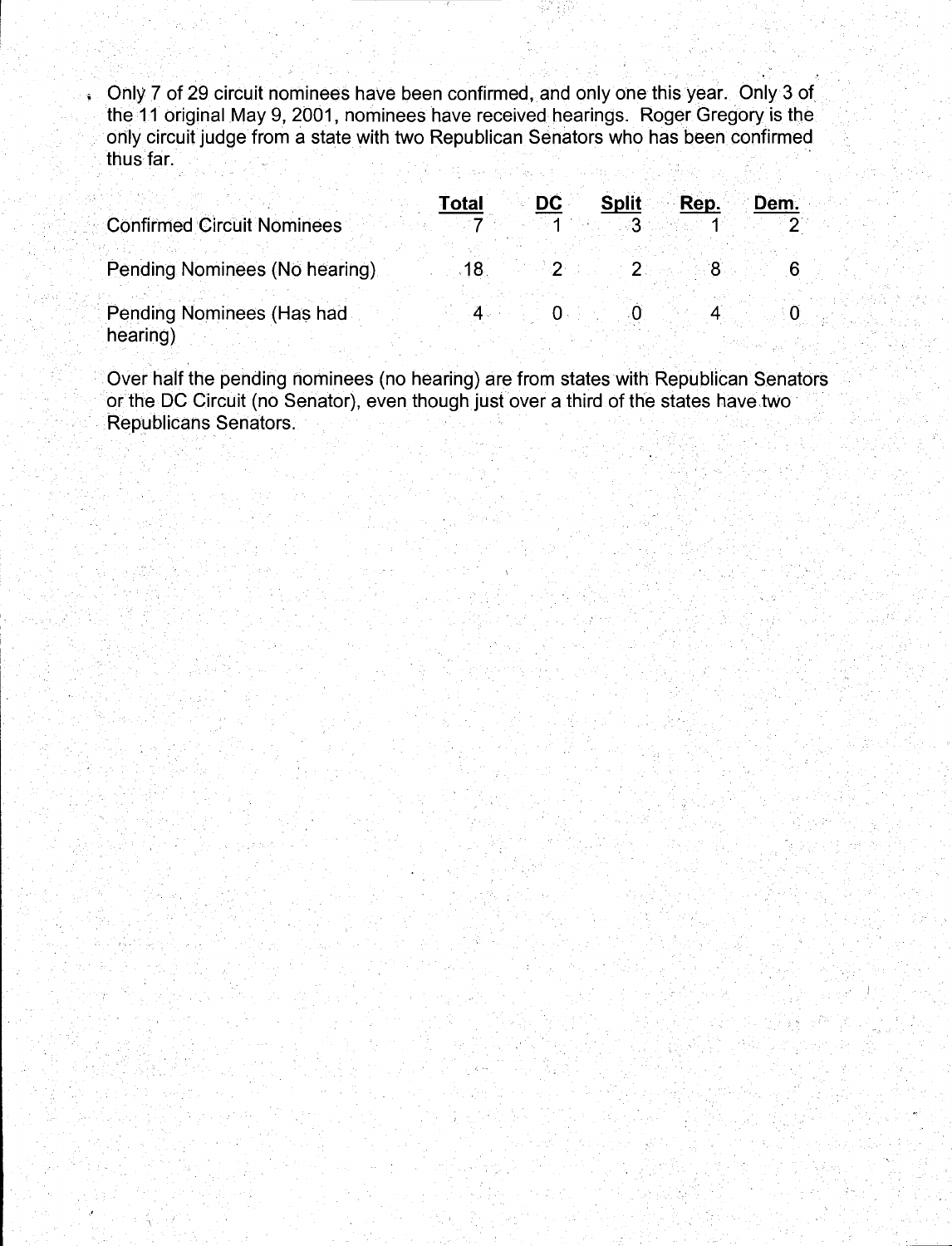http://cantwell.senate.gov/news/releases/2002 03 14 pickering.html

March 14, 2002

Senator Maria Cantwell's Statement on the Nomination of Charles Pickering

Mr. Chairman, I share my colleagues' belief in the importance of the confirmation process. Federal Judges serve for lifetime terms, and are responsible for interpreting our Constitution and our laws in ways that have real implications for the ability of regular Americans to assert their rights .

' . ·. ·. .

. In evaluating judicial nominations, among the factors I consider include whether the nominee demonstrates:

The highest level of professional ethics and integrity, and have the ability to distinguish between personal beliefs and the issues that come before the court. Unfortunately, I believe Judge Pickering falls short in meeting these criteria. Judge Pickering is an honorable person he is simply the wrong person to fill this very important position. ·.,

Like my colleagues, I am troubled by Judge Pickering's handling of the case of United States v. Swann, where a white defendant was tried for burning a cross on the lawn of an interracial couple. Judge Pickering had multiple ex parte conversations with prosecutors and Justice officials in an effort to get the sentence of Mr. Swann lowered. In doing so, Judge Pickering seems to have lost sight of the ethical limitations on his own actions, and the extent to which he was failing to maintain judicial independence. As Brenda Polkey, the victim of the cross burning said, her "faith in the justice system was destroyed" by Judge Pickering's efforts to reduce Mr. Swann's sentence. In every aspect of government we need to work hard and keep faith with the public.

This case indicates how deeply held Judge Pickering's views are, and how far he will go · to arrive at an outcome he believes to be correct. The difficulty that he has in keeping his personal views out of his judicial decision making are obvious not only in this case but in several opinions in which he goes beyond the facts of the case to state his belief of what the law ought to be.

Because of this troubling record of not following precedent, and of overstepping ethical bounds to achieve a particular outcome, at his hearing I asked Judge Pickering· questions that focused on the right to privacy.

I asked Judge Pickering about privacy as it pertains to consumers' rights-- specifically medical and financial records -- as it pertains to an individual's right to privacy in the context of government surveillance, and with regard to a woman's right to make personal decisions about her body. In response, he declined to state whether he believed that any right to privacy was conferred by our Constitution.

While my concern about how Judge Pickering would rule on cases of fundamental privacy rights is not the only factor in my decision to oppose his elevation to the Circuit Court, it is one I believe is important.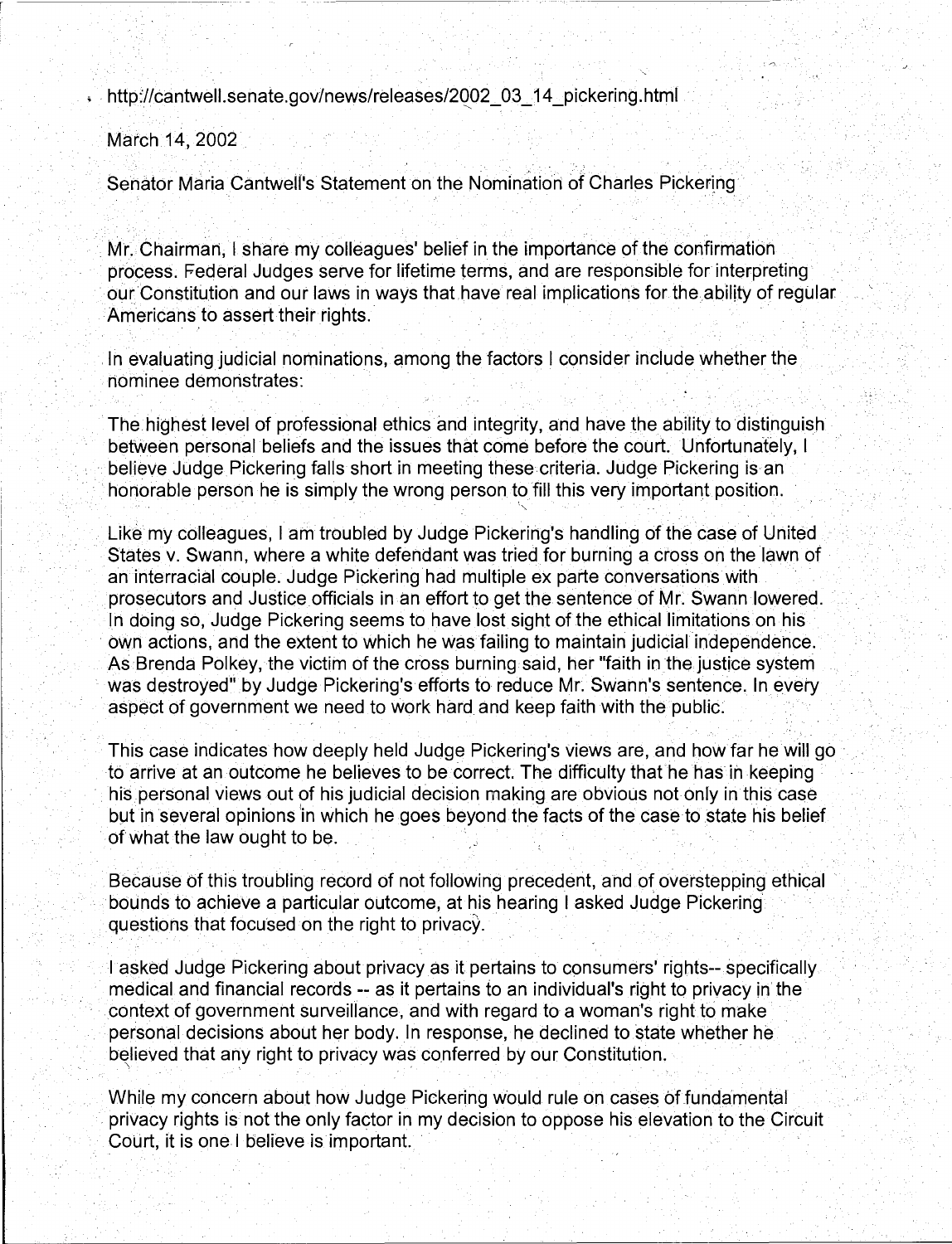The Fifth Circuit covers three states -- Louisiana, Texas and Mississippi - that have each passed more anti-choice legislation restricting a woman's right to make personal choices about her own body than any other states. In fact, all three states continue to have unconstitutional and unenforceable laws prohibiting a woman from receiving an abortion on their books, because the legislature in each of these states will not repeal the laws. This is the context against which we must consider the President's nomination of Judge Pickering.

While Judge Pickering has repeatedly pledged to restrain his personal ideological views and follow the legal precedent of the Supreme Court, given the unique role that the Fifth Circuit plays in protecting not only the constitutional right to privacy enunciated in Roe and affirmed in Casey, but also in protecting women's access to abortion providers in the states within the Fifth Circuit, I am concerned about Judge Pickering's willingness to say where in the Constitution privacy is protected and his willingness to follow the law.

Judge Pickering's actions on the bench reveal at times a lack of understanding of the requirements of judicial ethics and a failure to meet the very highest standards of the legal profession. Judge Pickering has exhibited an inability to distinguish his personal beliefs from judging the issues before the court. Therefore, I can not support his elevation to the Fifth Circuit. <sup>1</sup>

###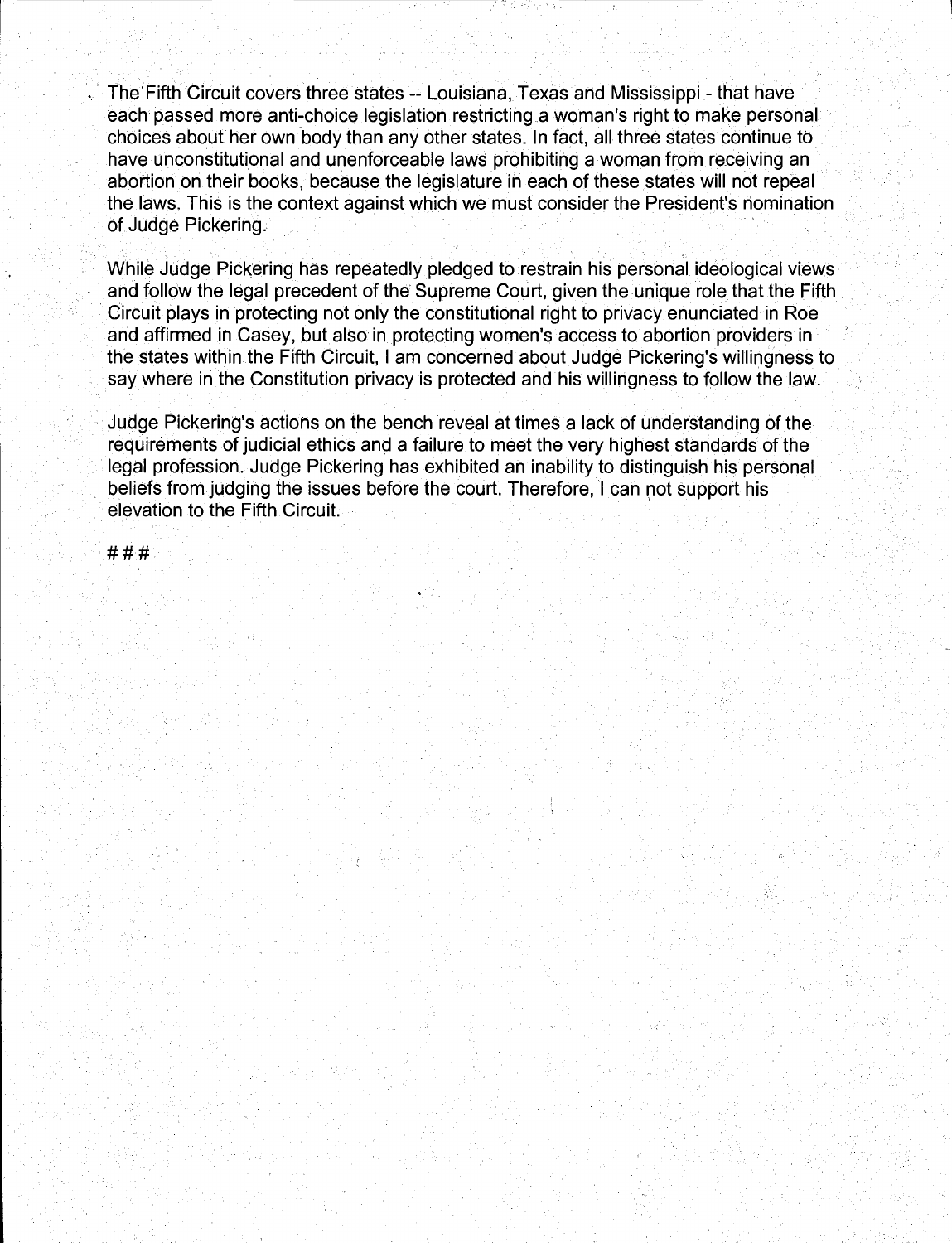

TO: Karl C. Rove/WHO/EOP@EOP

cc: Matthew A. Schlapp/WHO/EOP@EOP, Chris Henick/WHO/EOP@EOP Subject: Sen. Schumer comments re Estrada

No transcript, but Press/Media Affairs pulled together the following pieces on Seh. Schumer's comments. ·

#### **Washington Times (4/11'/02):**

Seri. Charles E. Schumer, New York Democrat, said the accusations "don't pass the laugh test." He said the remarks "were absurd, laughable, and demeaning to our process." "It is a smoke screen and a diversion, and it will not work. We will not be stampeded or bamboozled by the cheap-shot argument made today," he said.

*/* 

Democrats are concerned that Mr. Estrada's views are "way out of the mainstream." Mr. Schumer said he questioned Mr. Estrada's stances on civil rights and abortion. Mr. Estrada will get a hearing and a vote sometime this year, but Mr. Schumer could not provide a specific month. Mr. Schumer said he is still studying Mr. Estrada's record and has not decided whether he will vote for him.

#### **Los Angeles Times (4/11/02):**

Sen. Charles E. Schumer (D-N.Y.) said Estrada would not get favorable treatment simply because he is a Latino. "I don't care if a nominee is white, black, Latino or anything," he said. "If they are in the mold of Scalia and Thomas, I'm not going to be stampeded into voting for them."

#### **AP Online (4/11/02)**

Sen. Charles Schumer, D-N.Y., called the discrimination complaint "absurd, laughable and also demeaning." "I don't care if a judge nominee is white, black, Latino or something else, if they are in the mold of Justices (Antonin) Scalia and Thomas. I am not going to be stampeded into voting for them," he said.... "I think it sort of clouds the argument that we ought to do these quickly when they took their . sweet time back then," Schumer said.

#### **Fox News (4/10/02)**

SCHUMER: You know, it's awfully hard in this town to saythat certain things don't pass the laugh test. But what Senator Santorum did this morning fits in that category. Again, black, white, Hispanic, or anything else, Asian-American, if they're way out of the mainstream, I'm not going to vote for them.

- CAMERON: On the Hill, when reporters mentioned delays to Schumer, he acknowledged inaction. But a Democratic staffer contradicted the senator when he began to say all the nominees would soon have their hearings.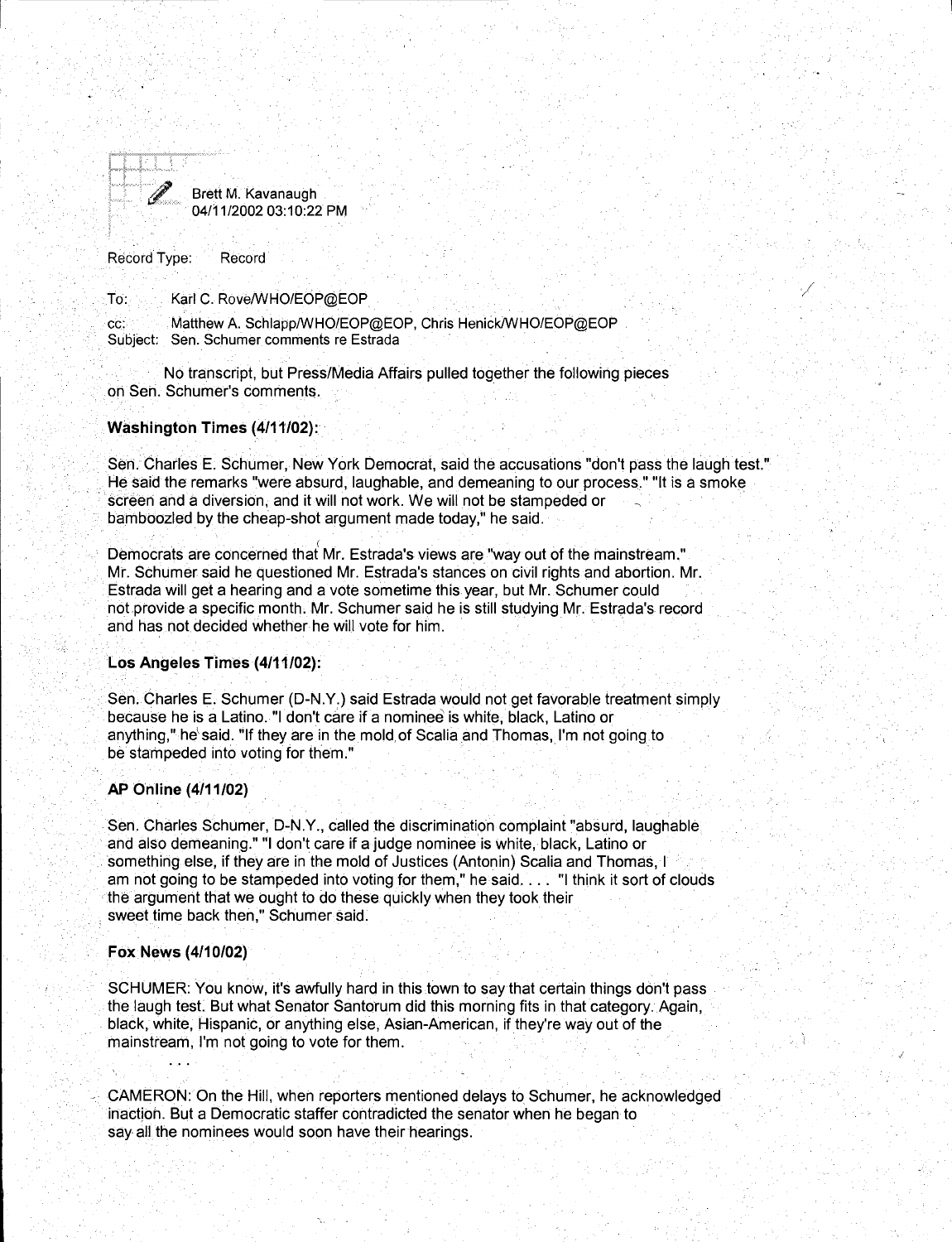SCHUMER: Correct. And they all will this year. Doesn't that -- No, sorry, nope. Mr. Estrada. will get his hearing.

UNIDENTIFIED REPORTER: This year?

UNIDENTIFIED REPORTER: This year?

SCHUMER: Yes. He's been promised a hearing this year.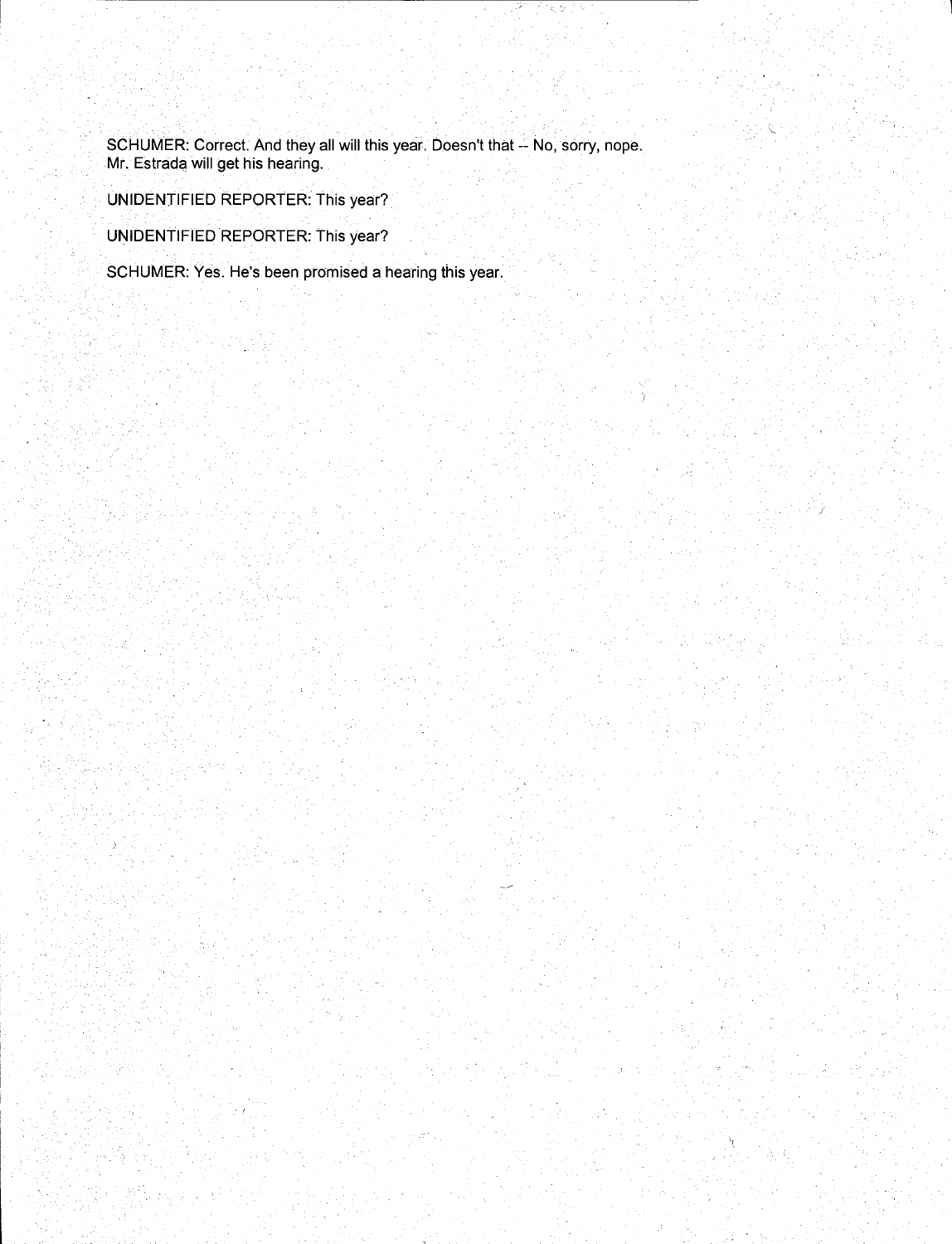

To: Karl C. Rove/WHO/EOP@EOP, Susan 8. Ralston/WHO/EOP@EOP

 $1 - 4$ er

cc:

부상용의

Subject: Further information on judges

The information on confirmed circuit court judges is as follows:

Only 7 of 29 circuit nominees have been confirmed, and only one this year. Only 3 of the 11 original May 9, 2001, nominees have received hearings. Roger Gregory is the only circuit judge from a state with two Republican Senators who has been confirmed thus far.

#### **Confirmed Circuit Nominees**

Roger Gregory (Virginia, CA4)<sup>-</sup> **2** William Riley (Nebraska, CAB) - **S**  Sharon. Prost (CA Federal Circuit; that is specialized circuit that handles patent, claims, and other issues) Barrington Parker (New York, CA2) ~  $\triangleright$ Edith Clement (Louisiana, CA5)  $\rightarrow$  **D** · Harris Hartz (New Mexico, CA 10) \_ *>*  Michael Melloy (Iowa, CA8) - <

Note that we do expect Terrence O'Brien (Wyoming, CA10) and Jeffrey Howard (New Hampshire, CA1) to be confirmed soon. Both have now had hearings without any public opposition, and the Committee has voted O'Brien to the floor.

OF otherse Our half the Rending union of the states trong  $18$ 

2  $\frac{18}{2}$  18  $\frac{18}{14}$  the first one a trid of the grant of the spirit  $\frac{18}{9}$  is the first spirit of the formula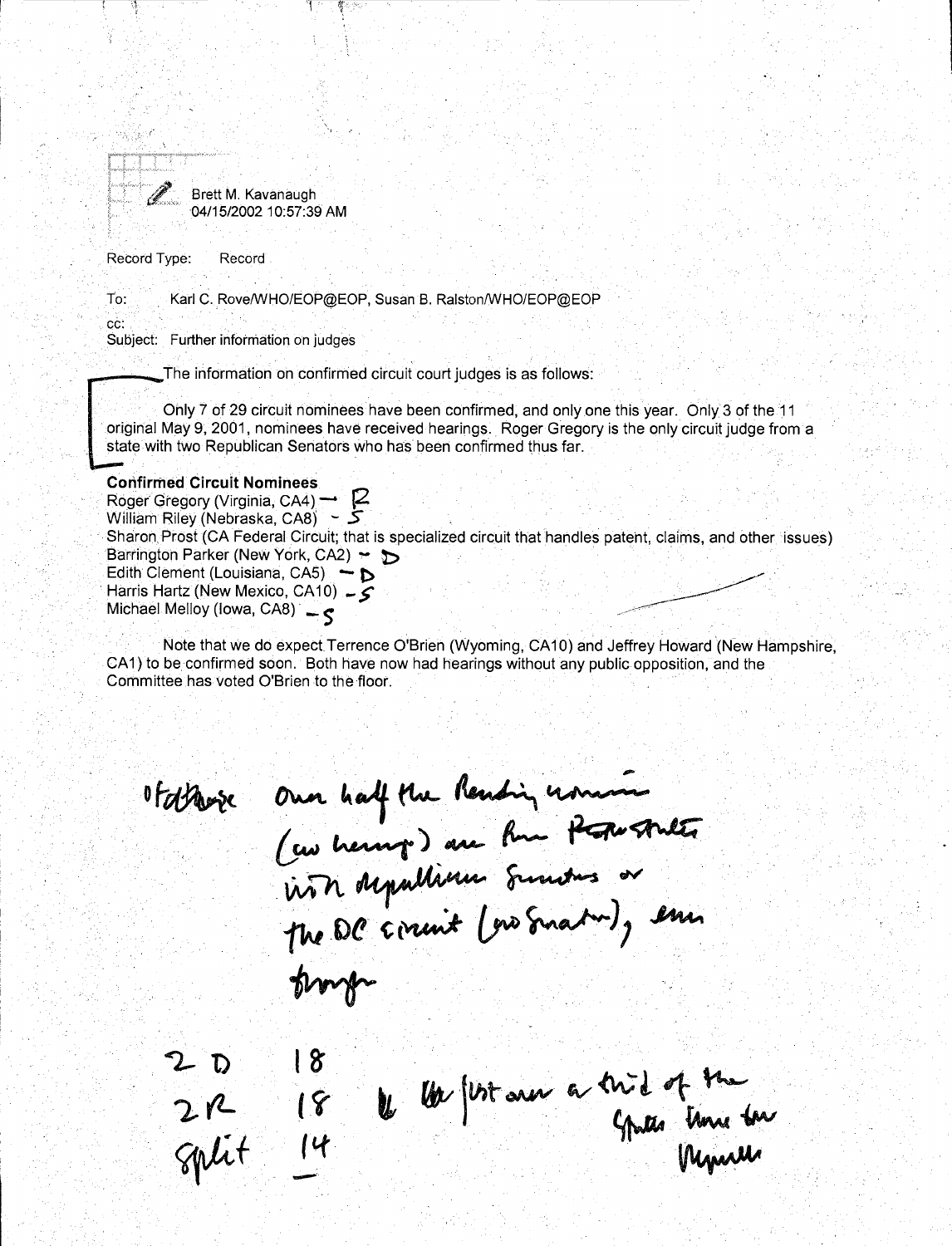

To: Karl C. Rove/WHO/EOP@EOP, Susan B. Ralston/WHO/EOP@EOP

cc:

I

Subject: Further information on judges

The information on confirmed circuit court judges is as follows:

Only 7 of 29 circuit nominees have been confirmed, and only one this year. Only 3 of the 11 original May 9, 2001, nominees have received hearings. Roger Gregory is the only circuit judge from a state with two Republican Senators who has been confirmed thus far.

#### **Confirmed Circuit Nominees**

Roger Gregory (Virginia, CA4)<br>William Riley (Nebraska, CA8) William Riley (Nebraska, CA8) Sharon Prost (CA Federal Circuit; that is specialized circuit that handles patent, claims, and other issues) Barrington Parker (New York, CA2) *- }* Edith Clement (Louisiana, CA5)  $-\mathcal{D}$ Harris Hartz (New Mexico, CA10)  $-5$ Michael Melloy (Iowa, CA8)  $-5$ 

Note that we do expect Terrence O'Brien (Wyoming, CA 10) and Jeffrey Howard (New Hampshire, CA1) to be confirmed soon. Both have now had hearings without any public opposition, and the Committee has voted O'Brien to the floor.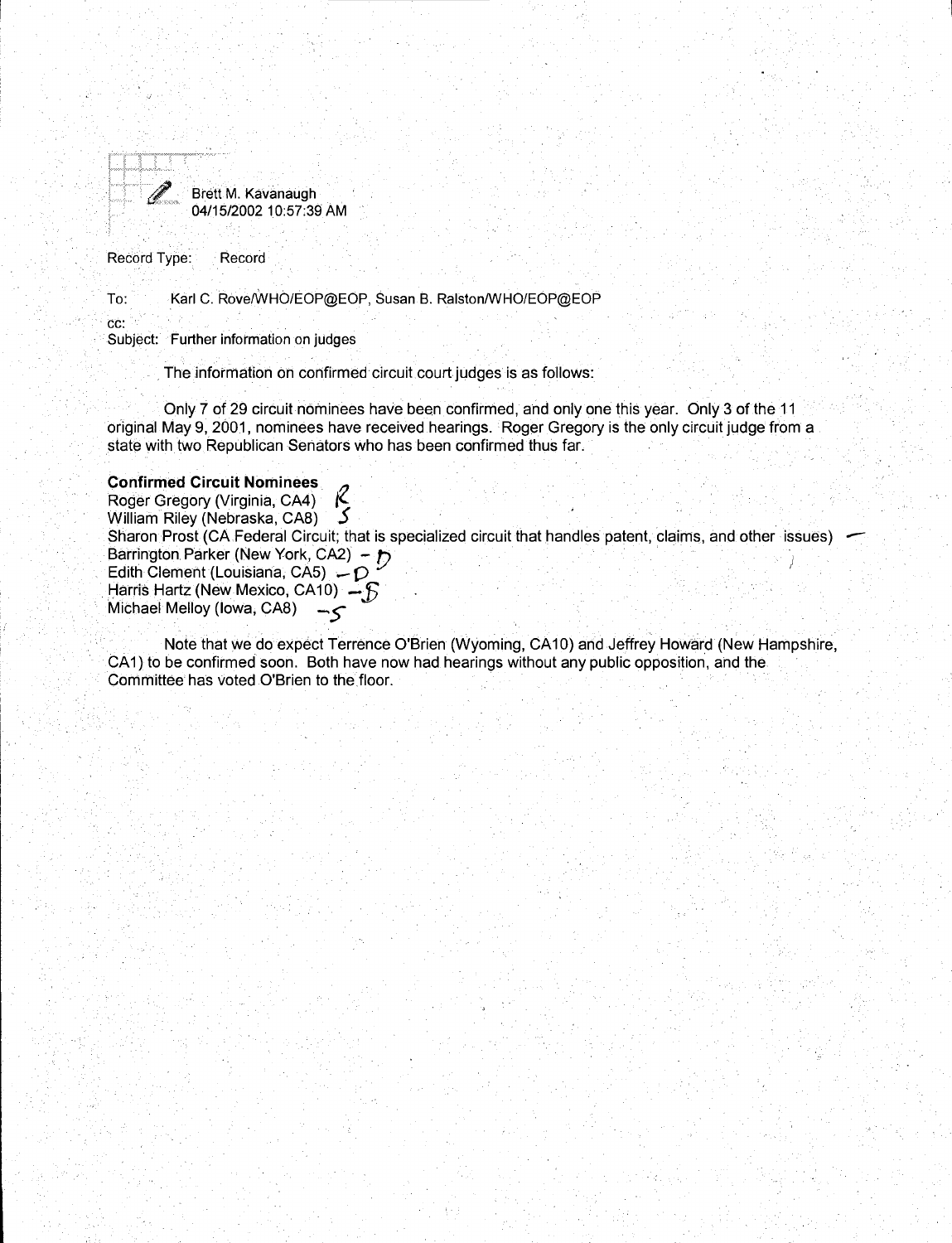

Susan -<br>Disme Goot

. To: See the distribution list at the bottom of this message

cc: Lezlee J. Westine/WHO/EOP@EOP, Matthew E. Smith/WHO/EOP@EOP Subject: . fcfrinn041002 Inside: John Nowacki's Commentary: Why Confirm Estra

da? Ask the Democrats?

fyi

warmly

tsg

Free Congress Foundation's Notable News Now April 10, 2002

The Free Congress Commentary Why Confirm Estrada? Ask the Democrats. By John Nowacki

Several Senators, House members, representatives of Hispanic groups, aftorneys and grassroots activists will hold a rally this afternoon to show their support for the nomination of Miguel Estrada to the U.S. Court of Appeals for the DC Circuit. Mr. Estrada, a prominent Washington attorney, was nominated on May 9, 2001, and though nearly a year has passed, the Democrat leadership of the Senate has chosen to do nothing with his · nomination. No Senate vote. No committee vote. No real hint of when he'll even receive a hearing. And no good reason why.

It isn't as if he's not qualified. Mr. Estrada is a widely respected. attorney at a well-known DC law firm, who served as an Assistant U.S. Solicitor General from 1992-1997, during both the first Bush and Clinton Administrations. He is also a former Assistant U.S. Attorney for the Southern District of New York, where he served as Deputy Chief of the Appellate Section.

. . . Mr. Estrada has argued fifteen cases dealing with civil and criminal issues before the U.S. Supreme Court, prevailing in ten of them. He has tried ten cases as a prosecutor and argued seven cases before the U.S. Court of Appeals for the Second Circuit. Mr. Estrada clerked for a Carter appointee on the Second Circuit before clerking for Justice Anthony Kennedy on the Supreme Court, and the American Bar Association has rated him "well-qualified" for a seat on the DC Circuit.

And it isn't as if there is a substantive objection to Mr. Estrada's confirmation. A representative of the liberal Alliance for Justice, for example, recently expressed some vague concern about Mr. Estrada's "approach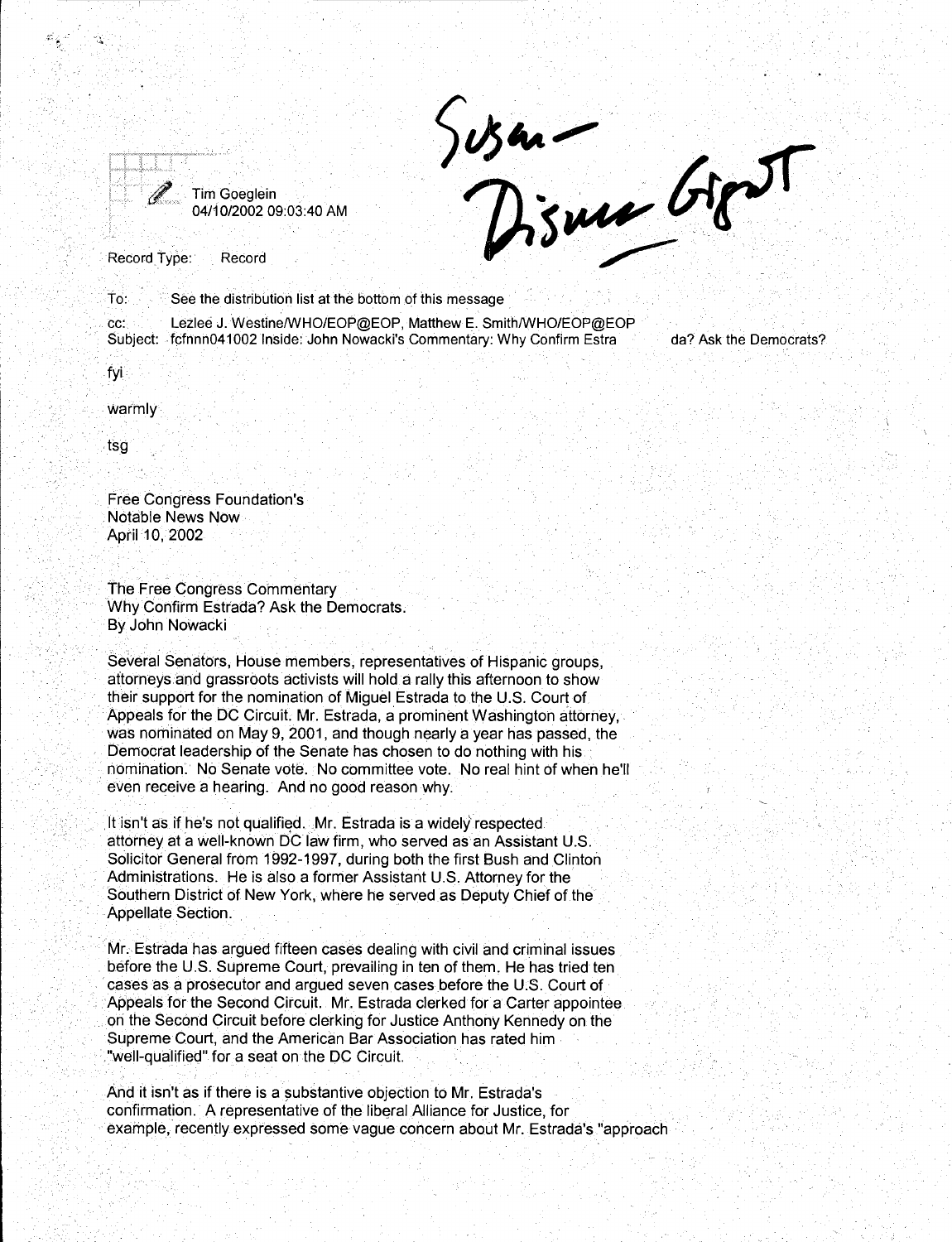to issues" while admitting that, in truth, "we don't know that much about him."

*... :.,* 

In short, there's no excuse for the Democrats' refusal to act. No excuse, except politics.

Democrats and their allies on the Left have made it clear that they will fight over circuit court nominations in a way previously reserved for Supreme Court nominees. And when they can't cobble together some rationale for opposing a nominee - as they did with Charles Pickering and are attempting to do with Brooks Smith and Priscilla Owens -- they simply stall. And stall. And stall.

The fact that Mr. Estrada is Hispanic is apparently also working against him -- not because Democrats don't want Hispanics on the bench, but because they don't want Republican-appointed Hispanics on the bench.

But apart from all these arguments - Mr. Estrada's qualifications, his , stellar résumé, and his excellent reputation - there are other arguments for Senate action on the nomination, arguments put forward by Senate Democrats themselves.

On October 11, 2000, Senator Patrick Leahy, now Chairman of the Judiciary Committee and scheduler of hearings, said: "I have said on the floor, although we are different parties, I have agreed with Governor George Bush, who has said that in the Senate a nominee ought to get a vote, up or down. within 60 days."

Mr. Estrada has been waiting for a hearing and a Senate vote, up or down, for 336 days. And counting.

On July 25, 2o00, Mr. Leahy said: "The Senate should get about the business of voting on the confirmation of the scores of judicial nominations that have been delayed without justification for too long ... That is our constitutional responsibility. It should not be shirked."

On March. 7, 2000, Senator Tom Daschle - now the Senate Majority Leader said: "There is a dire shortage-we have a judicial emergency right now, throughout the country. And it's important for us to respond to that emergency, confirm the many, many judges whose nominations are still languishing either in committee or on the floor."

There were 75 vacancies then. There are 95 vacancies now.

On March 19, 1997, Mr. Leahy said:. "But we should also remember that when we just put numbers here, numbers do not tell the whole story. The DC Circuit's docket is by far the most complex and difficult in the Nation."

Four of the twelve seats on the DC Circuit are now vacant.

·.On that same day, Senator Richard Durbin, a current member of the Judiciary Committee, said: "I submit that this debate is not just about numbers. It is about the administration of justice; the fair, prompt, equitable, and thorough administration of justice is at stake."

Mr. Estrada should be confirmed, and the Senate does indeed have a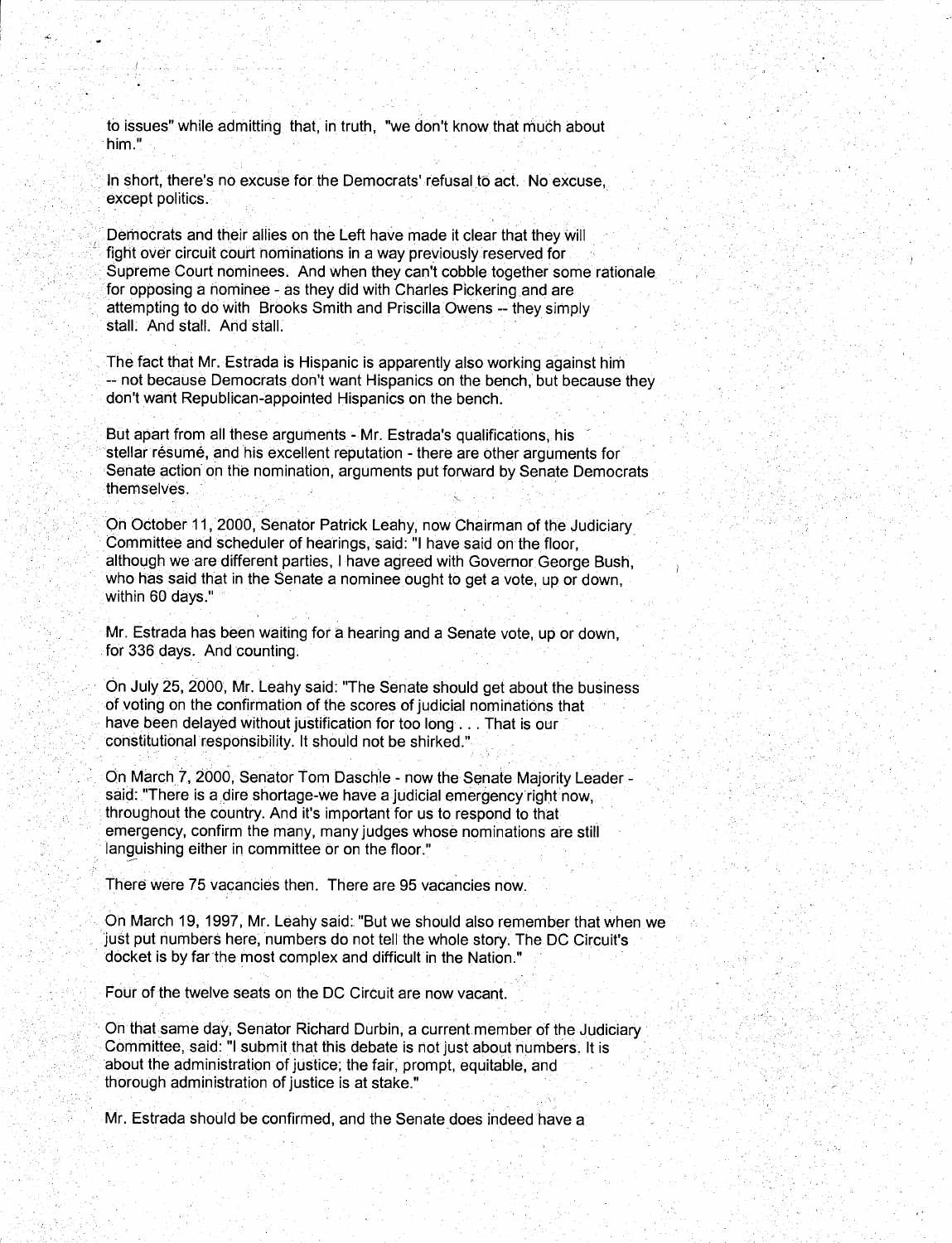'responsibility to move forward on this nomination, which has'been delayed without justification for far too long. If Democrats really believe that judicial vacancies impair the administration of justice, they should give ·Miguel Estrada a hearing and a vote. They've made the case. Now it's time for them to act.

John Nowacki is the director for Legal Policy at the Free Congress Foundation.

Message Sent To:

 $\mathcal{F}_\mathcal{X}$ 

. ·j' .2, ጎ ) 1 : 1 : 1 : 1 **. . . . . . . . . .** 

Susan B. Ralston/WHO/EOP@EOP TimotliyE. Flanigan/WHO/EOP@EOP Bradford:A. Berenson/WHO/EOP@EOP\_ Brett M.:Kavanaugh/WHO/EOP@EOP Anne Womack/WHO/EOP@EOP I . · tb)(6) I

*.)* 

 $\ddot{r}$  ,

(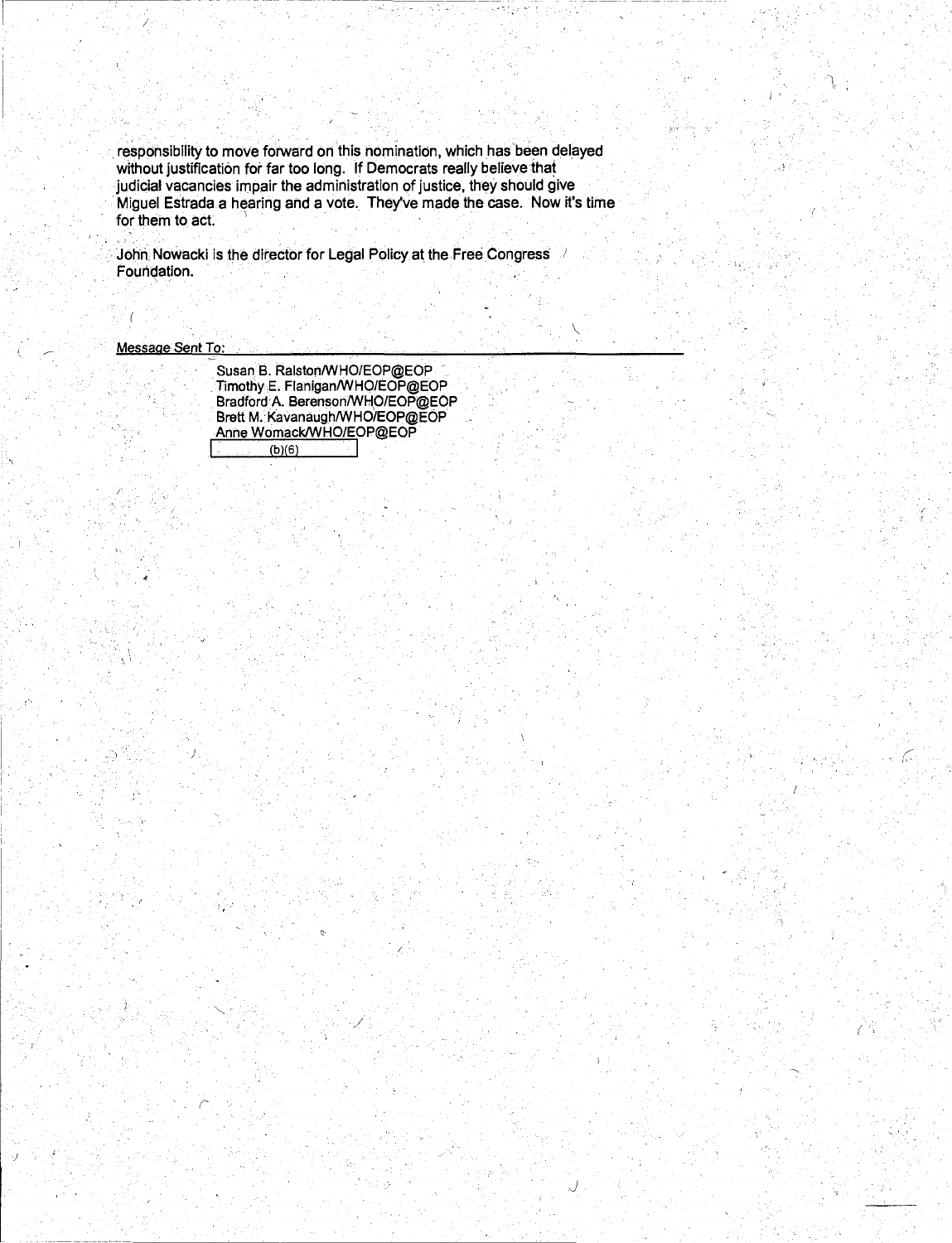Brett M. Kavanaugh 04/12/2002 05:13:46 PM Civent judge whose ben<br>appened :<br>Demosment

Record Type: Record

Karl C. Rove/WHO/EOP@EOP To:

~·

**8** 

. **\_\_\_ \_.4** 

Alberto R. Gonzales/WHO/EOP@EOP, Susan B. Ralston/WHO/EOP@EOP, Anne cc: Womack/WHO/EOP@EOP, Timothy E. Flanigan/WHO/EOP@EOP Subject: Information on judges and quotes

Here is the information. Also, the book that Anne Womack prepared has been delivered to your office, and it also can be e-mailed to others. It contains loads of helpful information. · ·

#### **22 pending circuit nominees (of 29 total circuit nominations)**

#### **18 of 22 have not had hearings:**

(8 of the 16 non-DC nominees who have not had hearings are from states with 2 Republican Senators)



#### **Leahy floor statement on January 25:**

"Yesterday we held our 12th hearing since July. If we are able to keep pace, we will hold more hearings this session than were held in any of the 6 1/2 years of Republican control and more than twice as many as were held in some of those years. Secondly, we will include hearings for a number of controversial nominees who do not have a blue slip problem. We will convene a hearing the week after